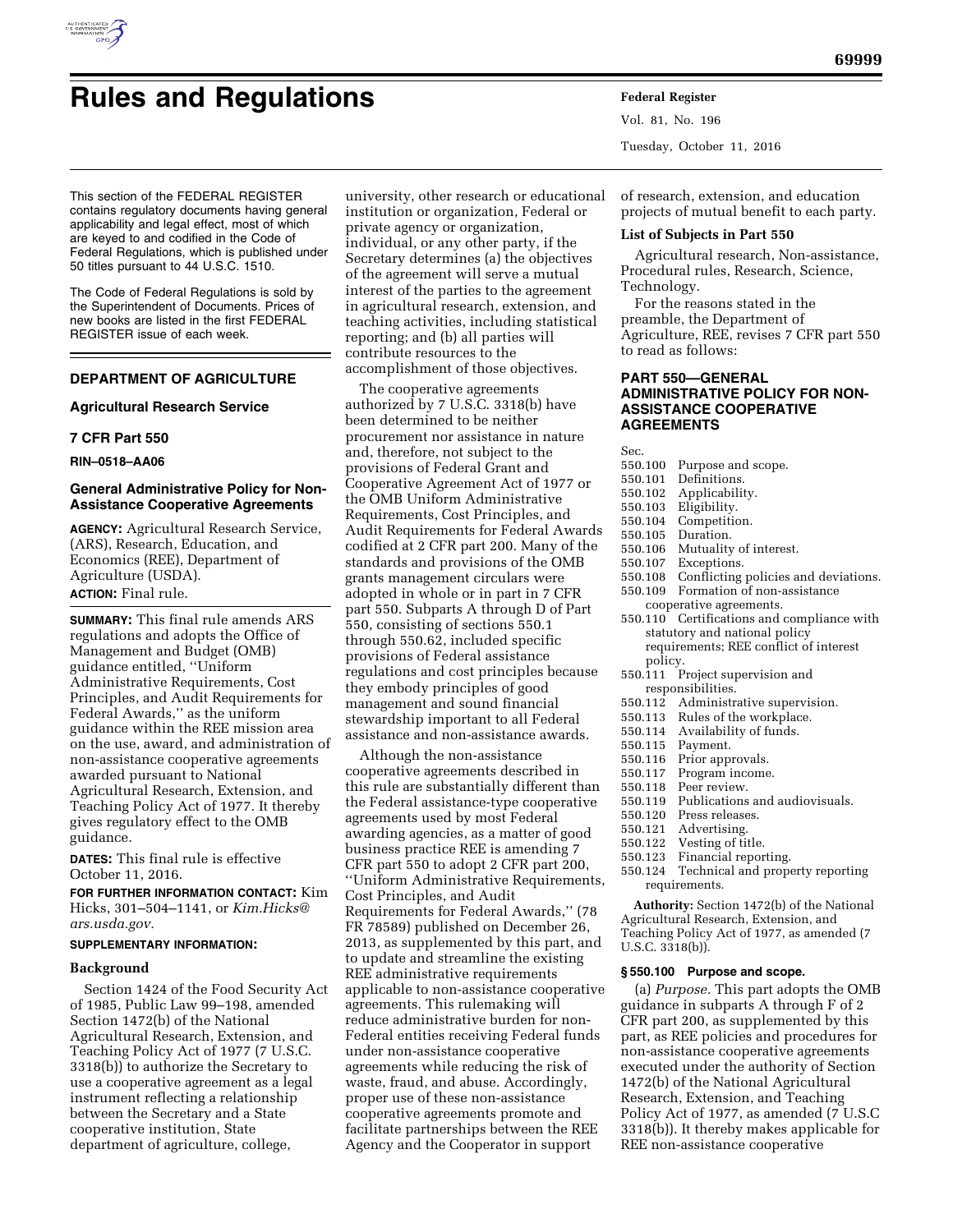agreements the OMB guidance, as supplemented by this part.

(b) *Scope.* The REE Agencies subject to this rule include ARS, National Agricultural Statistics Service (NASS), Economics Research Service (ERS), and the National Institute of Food and Agriculture (NIFA). These agreements are neither procurement nor assistance in nature, and therefore, are not subject to the Federal Grant and Cooperative Agreements Act of 1977.

#### **§ 550.101 Definitions.**

As used in this part:

*Agency Principal Investigator* means the REE Agency technical representative, acting within the scope of delegated authority, who is responsible for participating with the cooperator in the accomplishment of a non-assistance cooperative agreement's objective(s), and monitoring and evaluating the cooperator's performance (*i.e.,* ARS PI).

*Authorized Departmental Officer (ADO)* means the REE Agency's official with delegated authority to negotiate, award, administer, and terminate nonassistance cooperative agreements.

*Award* means an executed nonassistance cooperative agreement.

*Cooperator* means an eligible entity, as defined in 7 U.S.C. 3318(b), who enters into a non-assistance cooperative agreement with a REE Agency to further research, extension, or teaching programs in the food and agricultural sciences.

*Cooperator resource contributions*  means a real and substantial contribution of resources (more than nominal), in furtherance of the objective(s) of the award, in order to evoke a partnership such that all parties to the agreement have a true stake in the project.

*Funding period* means the period of time when Federal funding is available for obligation by the cooperator (start date through end date).

*Non-Assistance Cooperative Agreement (NACA)* means a legal instrument which is neither a procurement contract nor an assistancetype cooperative agreement, that furthers agricultural research, extension, or teaching programs in which the objectives of the agreement serve a mutual interest of the parties in agricultural research, extension, and teaching activities and all parties contribute resources to the accomplishment of those objectives.

*Peer Review* is a process utilized by REE Agencies to determine if agency sponsored research projects have scientific merit and program relevance; to provide peer input, and make

improvements to project design and technical approaches; and to provide insight on how to conduct the highest quality research in support of REE Agency missions and programs.

*Principle Investigator (PI)* means the individual, designated by the cooperator, responsible for directing and monitoring the performance, the day-today activities, and the scientific and technical aspects of the cooperator's portion of a REE funded project. The PI works jointly with the REE Agency PI in the development of project objectives and all other technical and performance related aspects of the program or project. See additional responsibilities of PI in § 550.111 of this part.

*REE Agency* means the USDA, REE Mission Area agency (ARS, ERS, NASS, or NIFA) that enters into a nonassistance cooperative agreement.

*State Cooperative Institution* is defined in 7 U.S.C. 3103(18) as institutions designated or receiving funds pursuant to the following eight statutory requirements, as may be amended:

(1) The First Morrill Act—The Land Grant Institutions.

(2) The Second Morrill Act—The 1890 Institutions, including Tuskegee University.

(3) The Hatch Act of March 2, 1887 (24 Stat. 440–442, as amended; 7 U.S.C. 361a–361i)—The State Agricultural Experiment Stations.

(4) The Smith-Lever Act of May 8, 1914 (38 Stat. 372–374, as amended; 7 U.S.C. 341–349)—The State Extension Services.

(5) The McIntire-Stennis Cooperative Forestry Act; 16 U.S.C. 582a *et seq.*— Cooperating Forestry Schools.

(6) Public Law 95–113, Section 1430—A college or university having an accredited college of veterinary medicine or a department of veterinary science or animal pathology or similar unit conducting animal health and disease research in a State Agricultural Experiment Station.

(7) Public Law 95–113, Section 1475(b), as added by Public Law 97–98, section 1440—Colleges, universities, and Federal laboratories having a demonstrated capacity in aquaculture research.

(8) Public Law 95–113, section 1480, as added by Public Law 97–98, section 1440—Colleges, universities, and Federal laboratories having a demonstrated capacity of rangeland research.

#### **§ 550.102 Applicability.**

This part applies to all REE nonassistance cooperative agreements

awarded under the authority of 7 U.S.C. 3318(b).

## **§ 550.103 Eligibility.**

REE Agencies may enter into a nonassistance cooperative agreements with eligible entities to further research, extension, or teaching programs in the food and agricultural sciences. Eligible entities are any State agricultural experimental station, State cooperative extension service, any college or university, other research or education institution or organization, Federal or private agency or organization, an individual, or other party, either foreign or domestic.

## **§ 550.104 Competition.**

REE Agencies may enter into nonassistance cooperative agreements, as authorized by this part, without regard to any requirements for competition specified in 2 CFR 200.202 and 200.206. (7 U.S.C. 3318(e)).

## **§ 550.105 Duration.**

REE Agencies may enter into nonassistance cooperative agreements for a period not to exceed five years. (7 U.S.C. 3318(c)).

## **§ 550.106 Mutuality of interest.**

The REE Agency must document all parties' interest in the project. Mutual interest exists when all parties benefit in the same qualitative way from the objectives of the award. If one party to the non-assistance cooperative agreement would independently have an interest in the project, which is shared by the other party, and all parties contribute resources to obtain the end result of the project, mutual interest exists.

## **§ 550.107 Exceptions.**

This part does not apply to: (a) USDA Federal Financial Assistance agreements subject to 2 CFR parts 400 and 415;

(b) Procurement contracts or other agreements subject to the Federal Acquisition Regulation (FAR) or the Agriculture Acquisition Regulation (AgAR); or

(c) Agreements providing loans or insurance directly to an individual.

#### **§ 550.108 Conflicting policies and deviations.**

This part supersedes and takes precedence over any individual REE regulations and directives dealing with executed and administered nonassistance cooperative agreements entered into under the delegated authority of 7 U.S.C. 3318(b). This part may only be superseded, in whole or in part, by a specifically worded Federal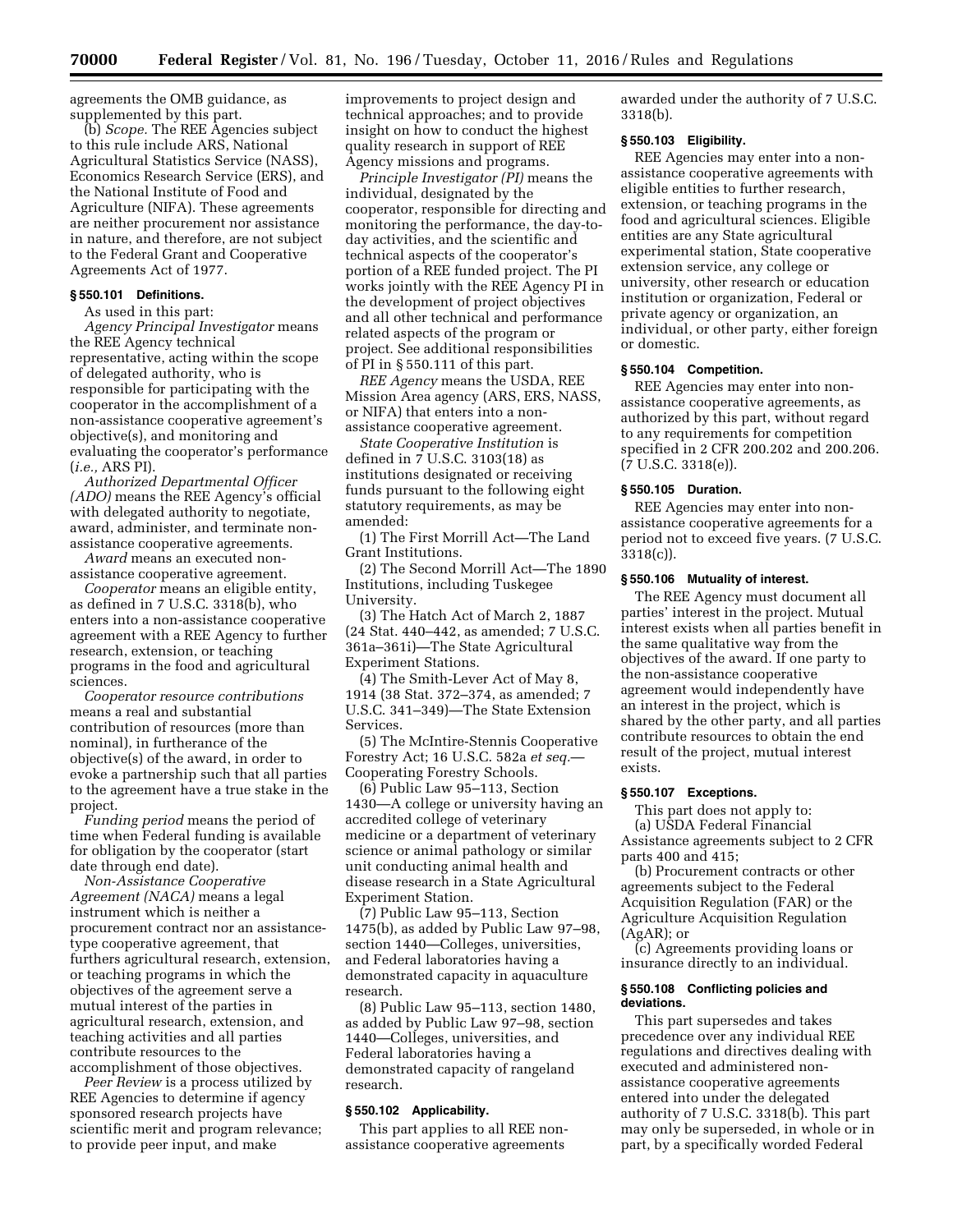statute, regulation, or Executive Order. Deviations from specific provisions of part 550 must be authorized by the USDA-REE-Administrative and Financial Management (AFM)-Financial Management and Agreements Division (FMAD), or any successor organization, based on a documented justification. In the interest of maximum uniformity, exceptions from any requirements of this Part will be permitted only in unusual circumstances. Responsibility for developing, interpreting, and updating this Part is assigned to the USDA-REE-AFM-FMAD, or any successor organization.

## **§ 550.109 Formation of non-assistance cooperative agreements.**

In lieu of 2 CFR 200.201 through 200.204, 200.206, and 200.306, this section establishes project development, resource contributions, indirect cost reimbursement, and tuition remission provisions for non-assistance cooperative agreements.

(a) *Project development.* REE Agencies provide partial funding to cooperators to support research projects that contribute to REE program objectives and help carry out the REE mission. The project must consist of a project plan and/or statement of work, and a budget as follows:

(1) *Project plan.* A *project plan* must be jointly developed by the Agency PI and the cooperator, and be compliant with a REE program requirement. The REE Agency may include programspecific requirements, as applicable. These requirements should be aligned with Agency strategic goals, strategic objectives, or performance goals that are relevant to the program.

(2) *Statement of work.* A detailed *statement of work* must be jointly planned, developed, and prepared by the cooperator's PI and the Agency PI to address the objective(s), approach, statement of mutual interest, performance responsibilities (which may include specific performance goals, indicators, milestones, or expected outcomes, such as outputs, or services performed or public impacts of any of these, with an expected timeline for accomplishment), and any mutual agreements.

(3) *Budget.* The *budget* is a funding plan that must be jointly developed by the Agency PI and the Cooperator PI. The approved budget must identify the cooperator resource contributions, both direct and indirect, by budget line item. The cooperator must provide a budget justification/narrative.

(b) *Resource contributions.* Each party must contribute resources towards the

successful completion of the nonassistance cooperative agreement.

(1) *Agency resource contributions.*  The *Agency's contribution* is the Federal share as reflected in the award.

(2) *Cooperator resource contributions.*  The *Cooperator's contribution* may consist of funds, services, or in-kind contributions, must be no less than 20 percent of the total funding provided by the REE Agency, and cannot fall below 20 percent of the total Federal funding throughout the period of performance. All cooperator contributions must consist of a sufficient amount of itemized direct costs to demonstrate a true stake in the project, as determined by the ADO. All contributions must be documented in the budget and be consistent with the cooperator's institution classification of costs.

(i) Cooperator resource contributions must meet all of the following criteria:

(A) Are verifiable from the Cooperator's records;

(B) Are not included as contributions for any other Federal award;

(C) Are necessary and reasonable for accomplishment of project or program objectives;

(D) Are allowable under 2 CFR part 200, subpart E;

(E) Are not paid by the Federal government under another Federal award, except where the Federal statute authorizing a program specifically provides that Federal funds made available for such program can be applied to cooperator resource contributions of other Federal programs;

(F) Conform to other provisions of this Part, as applicable.

(ii) Cooperator's share of contributions to the project may include:

(A) Unrecovered indirect costs, including indirect costs of the cooperator's resource contributions. Unrecovered indirect cost means the difference between the amount charged to the award and the amount which could have been charged to the award under the cooperator's approved negotiated indirect cost rate.

(B) Values for cooperator's contributions of services and property, established in accordance with 2 CFR 200.434. If the REE Agency authorizes the cooperator to donate buildings or land for construction/facilities acquisition projects or long term use, the value of the donated property for cooperator contributions must be the lesser of paragraph (b)(2)(ii)(B)(*1*) or (*2*) of this section (refer to paragraph (b)(2)(ii)(H) of this section for more on the value of donated property):

(*1*) The value of the remaining life of the property recorded in the

cooperator's accounting records at the time of donation.

(*2*) The current fair market value. However, when there is sufficient justification, the REE Agency may approve the use of the current fair market value of the donated property, even if it exceeds the value described in paragraph (b)(2)(ii)(B)(*1*) of this section at the time of donation.

(C) Volunteer services furnished by third-party professional and technical personnel, consultants, and other skilled and unskilled labor, if the service is an integral and necessary part of an approved project or program. Rates for third-party volunteer services must be consistent with those paid for similar work by the cooperator. In those instances in which the required skills are not found in the cooperator, rates must be consistent with those paid for similar work in the labor market in which the cooperator competes for the kind of services involved. In either case, paid fringe benefits that are reasonable, necessary, allocable, and otherwise allowable may be included in the valuation. (Refer to paragraph (b)(2)(ii)(H) of this section for more on third-party in-kind contributions.)

(D) Donated employee services furnished by third-party organization. These services must be valued at the employee's regular rate of pay plus an amount of fringe benefits that is reasonable, necessary, allocable, and otherwise allowable, and indirect costs at either the third-party organization's approved federally negotiated indirect cost rate, or, a rate in accordance with 2 CFR 200.414(d), provided these services employ the same skill(s) for which the employee is normally paid. Where donated services are treated as indirect costs, indirect cost rates will separate the value of the donated services so that reimbursement for the donated services will not be made. (Refer to paragraph  $(b)(2)(ii)(H)$  of this section for more on third-party in-kind contributions.)

(E) Donated property from third parties, which may include such items as office supplies, laboratory supplies, or workshop and classroom supplies. Value assessed to donated property included in the cooperator contributions must not exceed the fair market value of the property at the time of the donation. (Refer to paragraph (b)(2)(ii)(H) in this section for more on third-party in-kind contributions.)

(F) Third-party-donated equipment, buildings and land. The method used for determining cooperator contributions for which title passes to the cooperator may differ according to the purpose of the Award, if paragraph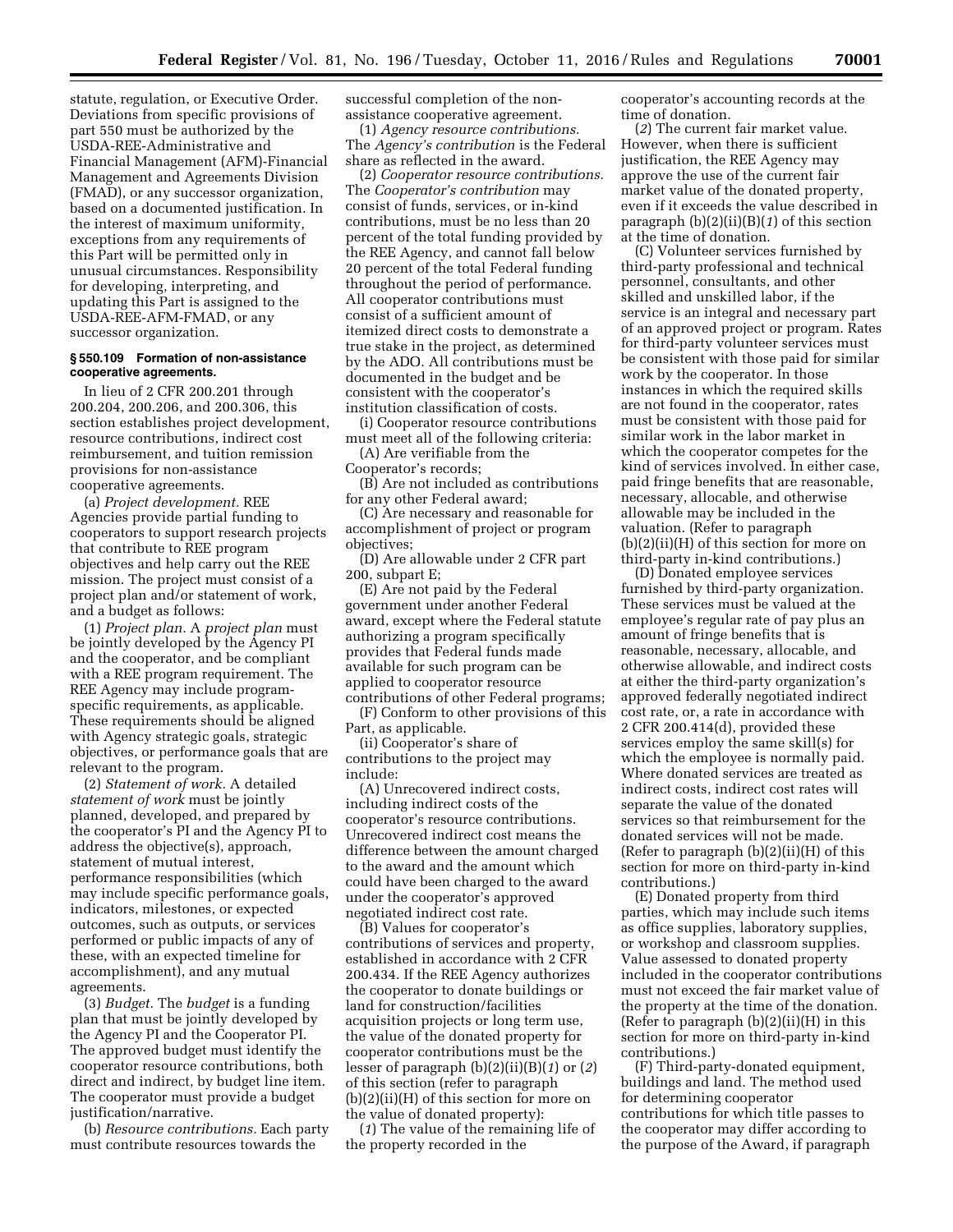(b)(2)(ii)(F)(*1*) or (*2*) of this section apply:

(*1*) If the purpose of the Federal award is to assist the non-Federal entity in the acquisition of equipment, buildings or land, the aggregate value of the donated property may be claimed as cooperator resource contributions.

(*2*) If the purpose of the Award is to support activities that require the use of equipment, buildings or land, normally only depreciation charges for equipment and buildings may be made. However, the fair market value of equipment or other capital assets and fair rental charges for land may be allowed, provided that the REE Agency has approved the charges. See also 2 CFR 200.420.

(G) The value of donated property must be determined in accordance with the usual accounting policies of the cooperator, with the following qualifications:

(*1*) The value of donated land and buildings must not exceed its fair market value at the time of donation to the Cooperator as established by an independent appraiser (*e.g.,* certified real property appraiser or General Services Administration representative) and certified by a responsible official of the cooperator as required by the Uniform Relocation Assistance and Real Property Acquisition Policies Act of 1970, as amended, (42 U.S.C. 4601– 4655) (Uniform Act) except as provided in the implementing regulations at 49 CFR part 24.

(*2*) The value of donated equipment must not exceed the fair market value of equipment of the same age and condition at the time of donation.

(*3*) The value of donated space must not exceed the fair rental value of comparable space as established by an independent appraisal of comparable space and facilities in a privately-owned building in the same locality.

(*4*) The value of loaned equipment must not exceed its fair rental value.

(H) For third-party in-kind contributions, the fair market value of these goods and services must be documented and to the extent feasible supported by the same methods used internally by the cooperator.

(c) *Indirect costs and tuition remission*—(1) *Reimbursement of indirect costs.* Reimbursement of indirect costs is either prohibited or limited as further described in paragraphs (c)(1)(i) through (iii) of this section, and the limit is identified on the approved budget, when applicable.

(i) *State cooperative institutions.*  Payment of indirect costs to State cooperative institutions in connection with a non-assistance cooperative

agreement is prohibited, as described in 7 U.S.C. 3319. This prohibition does not apply to funds for international agricultural programs conducted by a State cooperative institution and administered by the Secretary, or to funds provided by a Federal agency for such cooperative program or project through a fund transfer, advance, or reimbursement.

(ii) *Non-profit organizations.* Payment of indirect costs to non-profit organizations in connection with a nonassistance cooperative agreement is limited to 10 percent of the total direct cost of the Award. (Annual Appropriations Bill for Agriculture and Related agencies, General Provisions.)

(iii) *All other cooperating entities.*  With the exception of paragraphs (c)(1)(i) and (ii) of this section, payment of indirect costs is allowable in connection with a non-assistance cooperative agreement. Reimbursement of indirect costs is limited to the percentage(s) established in the cooperator's approved negotiated indirect cost rate or, if applicable, the de minimis indirect cost rate.

(2) *Tuition remission.* Reimbursement of tuition expenses to State cooperative institutions in connection with nonassistance cooperative agreements is prohibited. (7 U.S.C. 3319)

(d) *Terms and conditions.* The Agency may impose award-specific terms and conditions or require additional assurances when appropriate.

#### **§ 550.110 Certifications and compliance with statutory and national policy requirements; REE conflict of interest policy.**

(a) *Federal statutory and national policy* requirements. The Cooperator must adhere to and comply with, all statutory and national policy requirements of the Federal Government. All signed certifications and assurances must be received by the REE Agency prior to execution of the award.

(b) *REE conflict of interest policy.* (1) The Cooperator must disclose in writing any potential conflict of interest to the REE awarding agency, prior to award, and when a potential conflict arises during NACA period of performance.

(2) The Cooperator must maintain written standards of conduct covering conflicts of interest and governing the performance of their employees engaged in the selection, award and administration of contracts, and any subawards.

## **§ 550.111 Project supervision and responsibilities.**

(a) The Cooperator is responsible and accountable for the performance and

conduct of all its employees assigned to the project. REE Agencies do not have authority to supervise cooperator employees nor engage in the employer/ employee relationship.

(b) The Cooperator PI must:

(1) Work jointly with the Agency PI on developing the project statement of work and budget;

(2) Assure that technical project performance and financial status reports are timely submitted in accordance with the terms and conditions of the award;

(3) Advise the Agency PI of any issues that may affect the timely completion of the project (award);

(4) Assure that appropriate acknowledgements of support are included in all publications and audiovisuals, in accordance with § 550.119 of this part;

(5) Assure that inventions are appropriately reported, in accordance with  $\S$  550.124 of this part;

(6) Upon request, provide the Agency a project plan for use during external peer reviews; and

(7) When appropriate, work with the Agency PI to prepare findings for peerreviewed publication in scientific journals, and make presentations/talks to shareholders, etc.

## **§ 550.112 Administrative supervision.**

The Cooperator is responsible for employer/employee relations such as personnel, performance, and time management issues. The Cooperator is solely responsible for the administrative supervision of its employees, even when its employees are working in Agency facilities.

#### **§ 550.113 Rules of the workplace.**

Cooperator employees, while engaged in work at REE facilities, will abide by the Agency's standard operating procedures with regard to the maintenance of laboratory notebooks, dissemination of information, equipment operation standards, facility access, hours of work, Federal agency required training, and the Rules and Regulations Governing Conduct on Federal Property (41 CFR part 102–74, subpart C). Cooperator employees will also undergo any background investigations/clearances, and submit to any health monitoring medical surveillance requirements associated with the REE facility where they will work.

## **§ 550.114 Availability of funds.**

Unless otherwise stated in the agreement, the funding period will begin on the start date of the period of performance specified on the Award Face Sheet.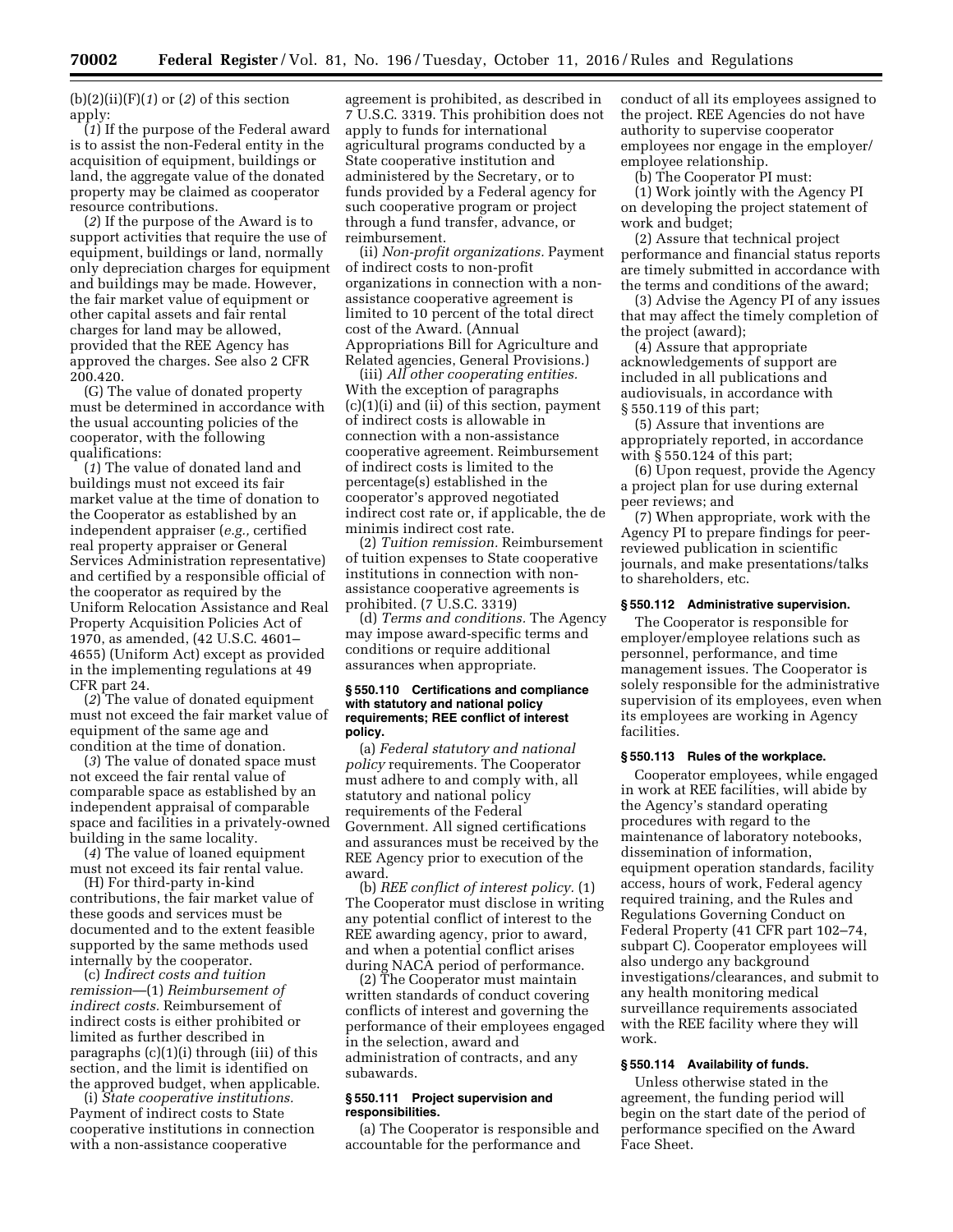#### **§ 550.115 Payment.**

Reimbursement is the standard method of payment for non-assistance cooperative agreements. All payments to the Cooperator will be made in U.S. dollars by Electronic Funds Transfer (EFT), utilizing the Cooperator's DUNS number and current SAM registration information. The method of payment will be identified on the Award Face Sheet and includes:

(a) *Electronic payment system.* The Agency-accepted electronic payment system is the default method of payment.

(b) *EFT/Treasury Check.* When the payment method identified on the Award Face Sheet is ''EFT/Treasury Check,'' the Cooperator must submit invoices to the Agency on the OMBapproved SF–270, ''Request for Advance or Reimbursement.'' In addition to the SF–270, the Cooperator must provide:

(1) Total dollar amount requested for reimbursement itemized by approved budget categories, including the indirect cost rate for the award, when applicable.

(2) Name, phone number, email address, and the Cooperator's financial contact, should the ADO or Agency PI have any invoice questions.

## **§ 550.116 Prior approvals.**

(a) *Approval.* With regard to 2 CFR 200.308(d)(4), prior documented approval from the REE Agency ADO is required for all prior approval requirements described in paragraph 2 CFR 200.308(d)(2).

(b) *No cost extensions.* With regard to 2 CFR 200.308(d)(2), all time extensions will only be approved by an amendment to the award. The Cooperator shall prepare and submit a written request to the ADO (which must be received no later than 10 days prior to the expiration date of the award). The request must contain, at a minimum, the following information:

(1) The length of additional time required to complete project objectives and a justification for the extension;

(2) A summary of progress to date (a copy of the most recent progress report is acceptable provided the information is current); and,

(3) Signature of the Authorized Representative and the Principal Investigator requesting the extension. Any request received by the ADO that does not meet this requirement will be returned for the necessary signature(s).

(c) *Budget revisions.* Budget revisions among direct cost categories or programs, functions, and activities for awards in which the Federal share of the project *exceeds* the Simplified Acquisition Threshold and the cumulative amount of such transfers

*exceeds* or *is expected to exceed* 10 percent of the total budget as last approved by the REE Agency requires prior documented approval.

(d) *Advertising.* See § 550.121 of this part.

## **§ 550.117 Program income.**

(a) *Use of program income.* (1) Program income earned must be added to the non-assistance cooperative agreement, unless otherwise specified in the award.

(2) When specified in the award, program income can be used towards fulfilling the cooperator's resource contributions for the same award.

(b) *Disclosing program income.* The Cooperator must disclose program income in financial reports. Refer to § 550.123 of this part.

(c) *Program income closeout.* The REE Agency and the Cooperator will negotiate appropriate uses of income earned balances, after the period of performance, as part of the agreement closeout process.

#### **§ 550.118 Peer review.**

Upon request of the REE Agency, Cooperators may be required to provide documentation in support of peer review activities, and Cooperator's personnel may be requested to participate in peer review forums to assist the REE Agency with their reviews.

## **§ 550.119 Publications and audiovisuals.**

In addition to 2 CFR 415.2, ''Acknowledgement of USDA Support on Publications and Audiovisuals,'' the Cooperator must adhere to the following:

(a) The REE Agency acknowledgment of support must read: ''This material is based upon work supported by the Department of Agriculture, (type Agency name) under Agreement No. (type the Federal Award Identification Number (FAIN) here).''

(b) All material described in 2 CFR 415.2 must also contain the following disclaimer unless the publication or audiovisual is formally cleared by the REE Agency: ''Any opinions, findings, conclusion, or recommendations expressed in this publication are those of the author(s) and do not necessarily reflect the view of the Department of Agriculture.''

(c) Any public or technical information related to work carried out under a non-assistance cooperative agreement must be submitted by the developing party to the other for advice and comment. Information released to the public must describe the contributions of both parties to the work

effort. In the event of a dispute, a separate publication or audiovisual may be made with effective statements of acknowledgment and disclaimer.

(d) The Cooperator must submit to the Agency PI copies of all final publications and audiovisuals resulting from the research conducted under the non-assistance cooperative agreement.

(e) REE Agencies and the Federal Government shall enjoy a royalty-free, nonexclusive, and irrevocable right to reproduce, publish, or otherwise use, and to authorize others to use, for Federal purposes any materials developed in conjunction with a nonassistance cooperative agreement or contract under such a cooperative agreement.

## **§ 550.120 Press releases.**

Press releases or other forms of public notification for a broad public audience will be submitted to the REE Agency for review, prior to release to the public. The REE Agency will be given the opportunity to review, in advance, all written press releases and any other written information (including web content postings) to be released to the public by the Cooperator, and require changes as deemed necessary, if the material mentions by name the REE Agency, or the USDA, or any REE or USDA employee or research unit or location.

## **§ 550.121 Advertising.**

The Cooperator will not refer in any manner to the USDA or any REE Agency in connection with the use of the results of the award, without prior specific written authorization by the REE Agency. Information obtained as a result of the award will be made available to the public in printed or other forms by the REE Agency at its discretion. The Cooperator will be given due credit for its cooperation in the project. Prior approval is required.

## **§ 550.122 Vesting of title.**

Title to equipment and supplies and other tangible personal property will vest in the Cooperator as described in 2 CFR 200.313 and 200.314, unless otherwise specified in the award. (7 U.S.C. 3318(d))

#### **§ 550.123 Financial reporting.**

The Cooperator must submit financial reports at the interval required by the REE Agency, as identified on the Award Face Sheet, and may submit financial reports to the ADO electronically (refer to 2 CFR 200.335 Methods for collection, transmission, and storage of information).

(a) The OMB-approved SF–425, ''Federal Financial Report,'' may be